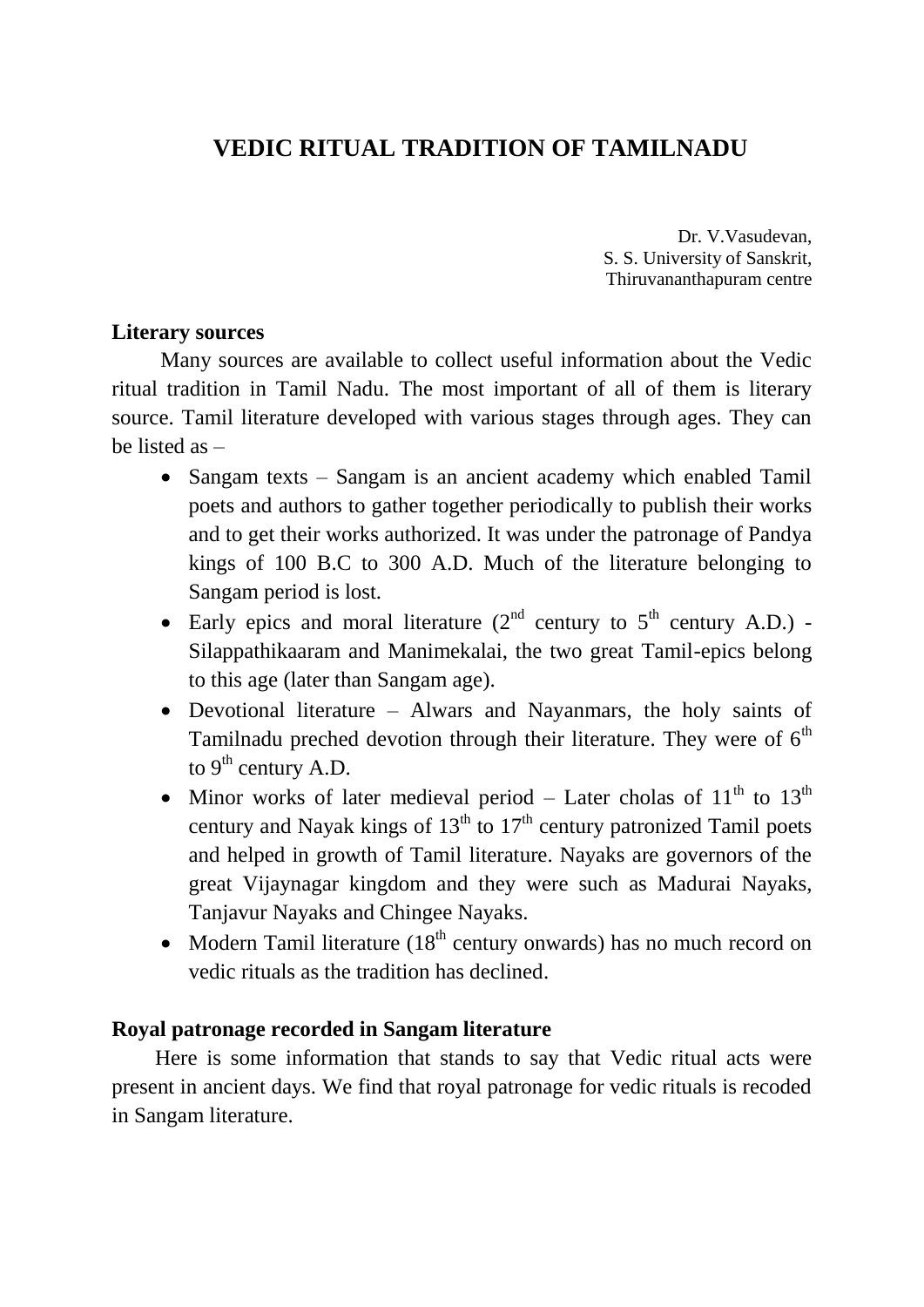- Palai Gautamanar patronized by the king Palyanai Sel Kelukuttavan performed 10 sacrifices. (His name "Gautamanar" is the Tamil form of the famous name of Sanskrit sages "Gautama")
- 'Palyaakasalai muthukudumi peruvazhuthi' was the name of a king. The name itself suggests that he was a performer of so many sacrifices as "Palyagasalai" means several sacrificial halls. He is also said to have equal number of battles fought.
- Pattinappalai, written by Urutthirankannanar records the Vedic rituals present in Karikal chola kingdom.
- Peruncheral Irumporai, a Chera king wanted to be blessed with a son and performed Putrekameshti for that purpose, as recorded in Pathirruppattu, a work of Sangam age.
- Purananooru mentions that Karikal Cholan performed vedic sacrifices.
- 'Rajasuyam vetta perunarkilli' was the name of a king and that means one who performed Rajasuya sacrifice.

 Here, it is clear that Brahmins have not only performed vedic sacrifices with royal patronage, but they conducted rituals for the kings in their names also. Vedic sacrifices are considered only for those who are authorized Kshatriyas of pure lineage. The Tamil kings were obviously elevated in caste by conferring on them genealogies. Pandyas were praised as descendents from the lunar dynasty and Cholas from the solar. Brahmins were prepared to recognize Tamil kings in Kshatriya category and connected them with the kings of Mahabharata. The kings also handed gifts and tax-free lands to Brahmins.

### **Scholars' views**

Here are some quotes from Tamil scholars –

• "Literature of Sangam age refers more to Vedic sacrifices than to temples is a pointer to the popularity of vedic cults among the Sangam Tamils".

(R.Nagaswamy, Art and Culture of Tamilnadu)

• References to Vedic fire rituals are in more than one place in Tolkappiyam.

(V.Ramachandra Dikshidar, Silappathikaram )

Tolkappiyam  $(1<sup>st</sup>$  century A.D), the great grammar work in Tamil not only deals with words and sentences, but it also includes classification of habitats,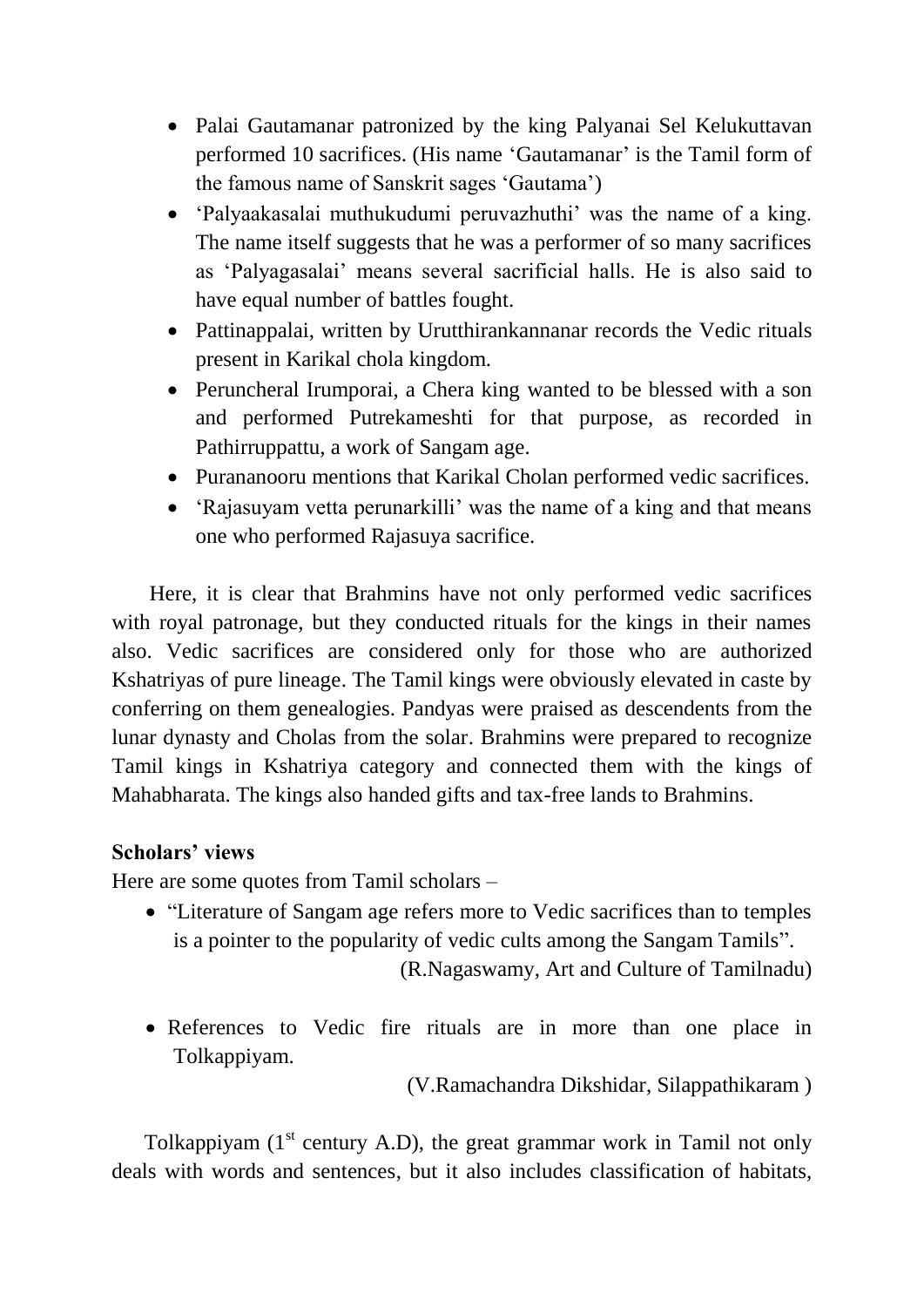animals, plant, human beings, the discussion of human emotions and interactions. Influence of Sanskrit grammar in Tolkappiyam is a matter of argument though it is clear that Tolkappiyam adopts Rasa theory of Bharata"s Natya Sastra in Sanskrit and eight forms of marriage.

## **Early epics**

 Some terms such as "Aruthozhilon", "Mutthee" and "Aimperumvelvi" seen in early epics confirm that Vedic rituals were present at that time.

- 'Aruthozhilon' (Tirukkural 5-3) means Brahmin who performs six duties and performing sacrifices is one among them.
- "Mutthee" means three-fold sacrificial fire.
- 'Aimperumvelvi' (Silappathikaram 23-70, 25-12) means five great sacrifices to be performed daily.

### **Other sources in medieval period**

Number of references on vedic sacrifices can be seen in Alwars" and Nayanmars"devotional works. Some other texts such as Kambaramayanam and Periya puranam are also to be considered.

Apart from literary sources, some other sources on Yagas in medieval period are also available. They are –

• Inscriptions in Tanjavur, Kodungalur, Jayangondam etc -

Kapila, a Sangam poet offered himself in a sacrifice of that kind is mentioned in a rock inscription. Another inscription mentions about how one person was bought for 5 panam (rupees) for sacrificial purpose. Sanskrit verses in praise of kings in an inscription in Kodungalur mention that kings performed yagas. (They are in Grantha script)

- Monuments in villages -In many villages we can see even now huge pillars that are erected in memory of sacrifices performed.
- Names of villages such as 'Powndarikapuram' (near Tanjavur) –

The village is said to have been formed as a poorta of the 'Powndarika' sacrifice. 'Purta' means public service done in connection with Vedic sacrifices.

• Traditional messages of vedic families –

Information gathered through family-stories in vedic families serve a lot for understanding this. They attach sur-names such as Vajapayee, and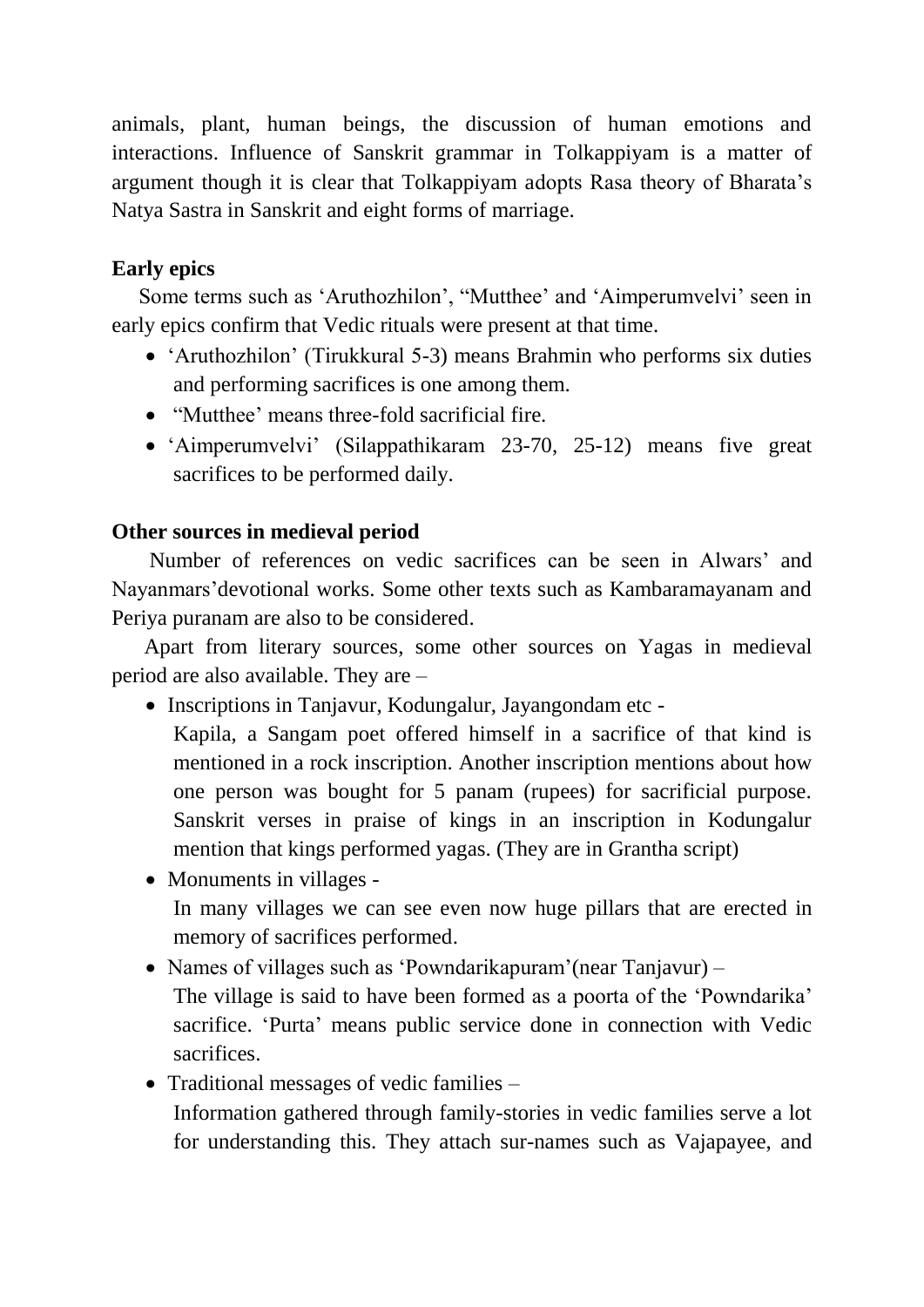Dikshita, to themselves in memory of their ancestorswho had performed sacrifices.

• Tax-free-villages  $-$ 

Shrotriyam, Brahmadeyam, Agraharam are some terms for few villages. These types of villages were exempted from tax considering the social service of the people there performing vedic sacrifices.

# **Later period**

 Here are the names of some famous scholars, who were staunch performers of so many yagas -

- Appayya dikshita in Chidambaram is a well-known scholar and author of so many books.
- Venkatadhvari kavi of Arasanipalai near Kanchi is famous for his poetic skill.
- Kumara Tatadesika of Tanjavur performed hundreds of yagas and hence conferred with the title "Satakratu"
- Kuppa dikshita, Sadasiva Kesava Dikshita and so many scholars

 They all could perform yagas with the support and patronage from the kings. King Saraboji arranged for white umbrella for Vajapeya-performer. These are all recorded by sri venkata Duraisamy in his book on Marathy kings of Tanjavur in Tamil.

# **Influence of Vedic sacrifice in Folk tradition of Tamilnadu**

 Scholars have maintained that process of hinduisation can be seen in temples dedicated to the deities of folk religion. During the worship, singers would recite historical stories about warrior-; the names of deities would be such as Kali, Karuppasami, Muniswaran etc. and at the end of worship, disciples would sacrifice a goat. This custom which is common in hundreds of temples in villages even now is a clear evidence of influence of vedic ritual in folk tradition.

 Navakhanda, a kind of self-sacrifice was in practice among the Tamils. It is a form of ritualistic suicide, where a person sacrifices his own self with his own hands. He would pray for his country's victory in battlefield and perform selfsacrifice out of patriotism. It was believed that he could attain Veera-Svarga, a world of heaven for brave warriors. It takes place in a temple in presence of all